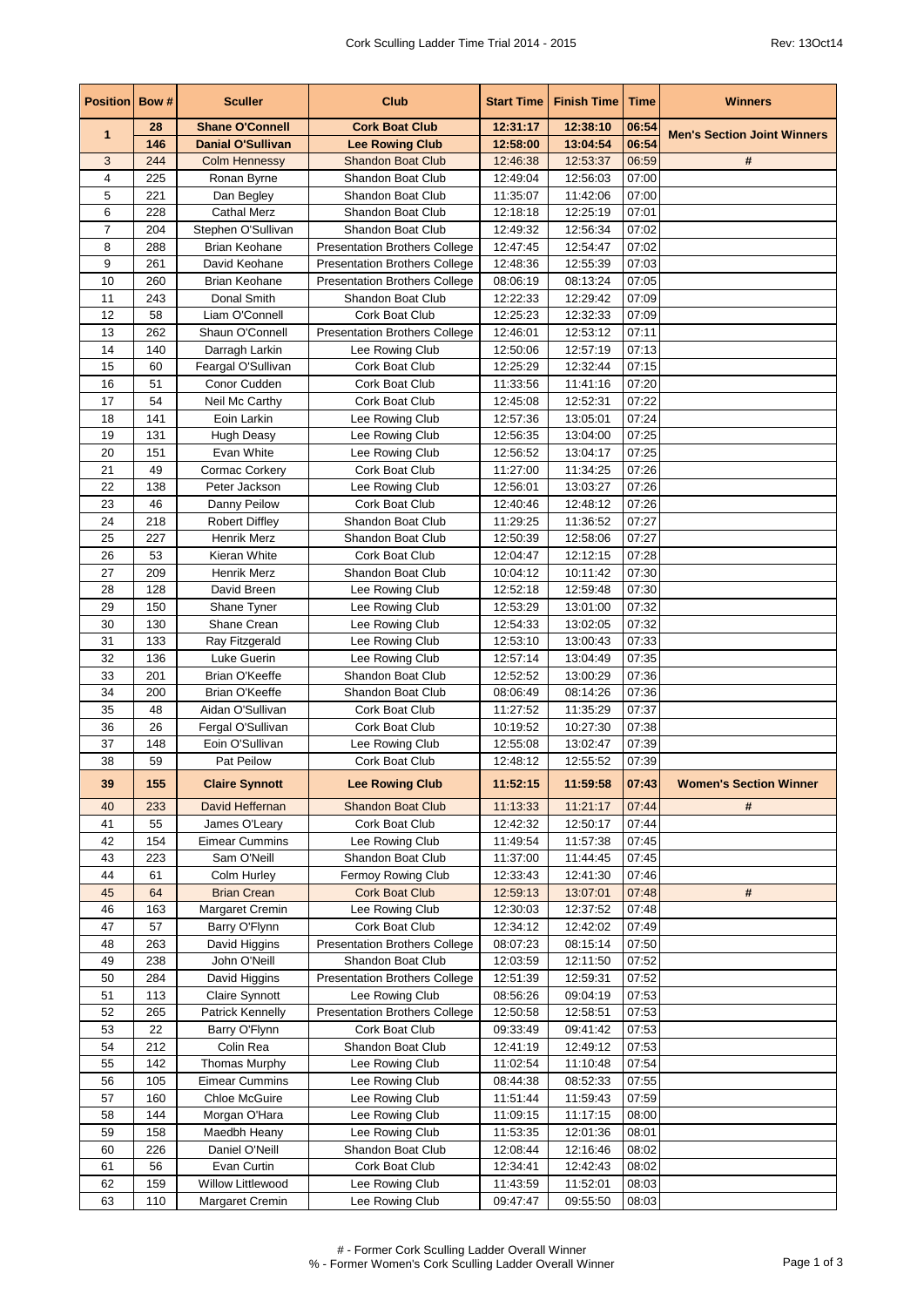| <b>Position Bow #</b> |            | <b>Sculler</b>                 | <b>Club</b>                          | <b>Start Time</b>    | <b>Finish Time</b>   | Time           | <b>Winners</b> |
|-----------------------|------------|--------------------------------|--------------------------------------|----------------------|----------------------|----------------|----------------|
| 64                    | 124        | <b>Brian Kelleher</b>          | Lee Valley Rowing Club               | 09:00:29             | 09:08:33             | 08:04          | #              |
| 65                    | 21         | Ross Cudmore                   | <b>Cork Boat Club</b>                | 09:31:45             | 09:39:50             | 08:05          |                |
| 66                    | 296        | Sam O'Neill                    | Shandon Boat Club                    | 09:26:35             | 09:34:40             | 08:05          |                |
| 67                    | 171        | <b>Tony Corcoran</b>           | Lee Valley Rowing Club               | 12:56:19             | 13:04:26             | 08:07          | #              |
| 68                    | 100        | <b>Willow Littlewood</b>       | Lee Rowing Club                      | 08:46:36             | 08:54:44             | 08:08          |                |
| 69                    | 267        | Alan O'Keeffe                  | <b>Presentation Brothers College</b> | 10:10:46             | 10:18:55             | 08:09          |                |
| 70                    | 235        | Evan Judge                     | Shandon Boat Club                    | 10:54:09             | 11:02:20             | 08:10          |                |
| 71                    | 251        | Chelsey Minehane               | Shandon Boat Club                    | 12:10:48             | 12:19:00             | 08:12          |                |
| 72                    | 270        | Mark O'Gorman                  | <b>Presentation Brothers College</b> | 10:01:17             | 10:09:29             | 08:12          |                |
| 73                    | 203        | Eoin Gaffney                   | Shandon Boat Club                    | 08:43:56             | 08:52:09             | 08:13          |                |
| 74                    | 3          | Amy Mason                      | Cork Boat Club                       | 08:08:07             | 08:16:20             | 08:13          |                |
| 75                    | 129        | <b>Tim Buckley</b>             | Lee Rowing Club                      | 11:02:20             | 11:10:34             | 08:13          |                |
| 76                    | 103        | Chloe McGuire                  | Lee Rowing Club                      | 08:55:07             | 09:03:21             | 08:14          |                |
| 77                    | 269        | Barry Shanahan                 | <b>Presentation Brothers College</b> | 10:09:33             | 10:17:47             | 08:14          |                |
| 78                    | 157        | Sara Jane O'Mahoney            | Lee Rowing Club                      | 11:50:54             | 11:59:09             | 08:15          |                |
| 79                    | 207        | John O'Neill                   | Shandon Boat Club                    | 10:04:55             | 10:13:11             | 08:16          |                |
| 80                    | 19         | Conor Twohig                   | Cork Boat Club                       | 09:35:16             | 09:43:34             | 08:18          |                |
| 81                    | 266        | Luke Guerin                    | <b>Presentation Brothers College</b> | 12:55:38             | 13:03:57             | 08:19          |                |
| 82                    | 109        | Maedbh Heany                   | Lee Rowing Club                      | 08:57:33             | 09:05:52             | 08:19          |                |
| 83                    | 229        | Daniel O'Neill                 | Shandon Boat Club                    | 08:47:08             | 08:55:28             | 08:20          |                |
| 84                    | 215        | William Ronayne                | Shandon Boat Club                    | 08:38:00             | 08:46:21             | 08:21          |                |
| 85                    | 38         | Anne O'Farrell                 | Cork Boat Club                       | 10:26:12             | 10:34:33             | 08:21          |                |
| 86                    | 162        | Jani Vermaak                   | Lee Rowing Club                      | 12:15:45             | 12:24:07             | 08:22          |                |
| 87                    | 18         | Cian McGrath                   | <b>Cork Boat Club</b>                | 09:51:25             | 09:59:49             | 08:24          |                |
| 88                    | 231        | <b>Emmet Hickey</b>            | Shandon Boat Club                    | 08:45:50             | 08:54:14             | 08:24          |                |
| 89                    | 255        | David O'Donovan                | Shandon Boat Club                    | 12:05:24             | 12:13:50             | 08:26          |                |
| 90<br>91              | 145<br>156 | Conor O'Malley<br>Megan Brozio | Lee Rowing Club                      | 10:52:22             | 11:00:50             | 08:29<br>08:29 |                |
| 92                    | 8          | Tara Hanlon                    | Lee Rowing Club                      | 12:29:48             | 12:38:16             | 08:29          |                |
| 93                    | 104        | Sara Jane O'Mahoney            | Cork Boat Club<br>Lee Rowing Club    | 08:08:46             | 08:17:15<br>09:02:56 | 08:30          |                |
| 94                    | 134        | James Ginnelly                 | Lee Rowing Club                      | 08:54:26             | 10:37:39             | 08:32          |                |
| 95                    | 289        | Tom Walsh                      | <b>Presentation Brothers College</b> | 10:29:07<br>12:52:05 | 13:00:37             | 08:32          |                |
| 96                    | 250        | <b>Chelsey Minehane</b>        | Shandon Boat Club                    | 09:44:45             | 09:53:19             | 08:33          |                |
| 97                    | 139        | Sam Jackson                    | Lee Rowing Club                      | 11:06:10             | 11:14:44             | 08:35          |                |
| 98                    | 5          | Chloe Mehigan                  | Cork Boat Club                       | 08:08:36             | 08:17:11             | 08:35          |                |
| 99                    | 116        | Jani Vermaak                   | Lee Rowing Club                      | 08:45:13             | 08:53:49             | 08:36          |                |
| 100                   | 222        | Alex Byrne                     | Shandon Boat Club                    | 09:11:25             | 09:20:01             | 08:36          |                |
| 101                   | 164        | Muireann Heaney                | Lee Rowing Club                      | 11:54:49             | 12:03:25             | 08:37          |                |
| 102                   | 292        | Julie Harrington               | Shandon Boat Club                    | 11:38:43             | 11:47:20             | 08:37          |                |
| 103                   | 149        | John Scally                    | Lee Rowing Club                      | 10:14:54             | 10:23:32             | 08:38          |                |
| 104                   | 135        | Ross Hill                      | Lee Rowing Club                      | 09:58:44             | 10:07:22             | 08:38          |                |
| 105                   | 208        | <b>Edward Calyi</b>            | Shandon Boat Club                    | 10:21:28             | 10:30:09             | 08:40          |                |
| 106                   | 52         | Sinead Hegarty                 | Cork Boat Club                       | 11:19:56             | 11:28:38             | 08:42          |                |
| 107                   | 281        | Daniel Ghori                   | <b>Presentation Brothers College</b> | 08:49:46             | 08:58:28             | 08:42          |                |
| 108                   | 123        | Sophie Gray                    | Lee Rowing Club                      | 11:36:16             | 11:44:59             | 08:44          |                |
| 109                   | 264        | Tom Walsh                      | <b>Presentation Brothers College</b> | 08:07:49             | 08:16:33             | 08:45          |                |
| 110                   | 4          | Sinead Hegarty                 | Cork Boat Club                       | 08:08:27             | 08:17:13             | 08:47          |                |
| 111                   | 120        | Hannah Cummins                 | Lee Rowing Club                      | 08:54:04             | 09:02:52             | 08:47          |                |
| 112                   | 291        | Jennifer Crowley               | Shandon Boat Club                    | 11:41:45             | 11:50:33             | 08:48          |                |
| 113                   | 17         | John McDonagh                  | Cork Boat Club                       | 09:32:37             | 09:41:25             | 08:48          |                |
| 114                   | 165        | Aoife Cummins                  | Lee Rowing Club                      | 11:35:43             | 11:44:31             | 08:49          |                |
| 115                   | 24         | Evan Curtin                    | Cork Boat Club                       | 09:42:43             | 09:51:33             | 08:50          |                |
| 116                   | 118        | Abbie Cummins                  | Lee Rowing Club                      | 08:46:15             | 08:55:05             | 08:50          |                |
| 117                   | 210        | Fiona Keeley                   | Shandon Boat Club                    | 10:19:13             | 10:28:04             | 08:51          |                |
| 118                   | 294        | Mide Dineen                    | Shandon Boat Club                    | 11:30:54             | 11:39:46             | 08:52          |                |
| 119                   | 127        | Joe Agar                       | Lee Rowing Club                      | 10:27:41             | 10:36:34             | 08:53          |                |
| 120                   | 277        | Kevin Jansson                  | <b>Presentation Brothers College</b> | 08:52:05             | 09:00:59             | 08:54          |                |
| 121                   | 256        | Noel Carney                    | Shandon Boat Club                    | 11:39:49             | 11:48:44             | 08:55          |                |
| 122                   | 111        | Megan Brozio                   | Lee Rowing Club                      | 09:47:59             | 09:56:56             | 08:57          |                |
| 123                   | 170        | Karen Corcoran O'Hare          | Lee Valley Rowing Club               | 12:14:19             | 12:23:16             | 08:57          | $\%$           |
| 124                   | 273        | Harry Scannell                 | <b>Presentation Brothers College</b> | 08:55:44             | 09:04:43             | 08:59          |                |
| 125                   | 143        | Cian O'Brien                   | Lee Rowing Club                      | 10:53:12             | 11:02:12             | 09:00          |                |
| 126                   | 220        | Fionn Kearney                  | Shandon Boat Club                    | 10:56:03             | 11:05:07             | 09:03          |                |
| 127                   | 29         | Claragh O'Sullivan             | Cork Boat Club                       | 10:17:27             | 10:26:31             | 09:04          |                |